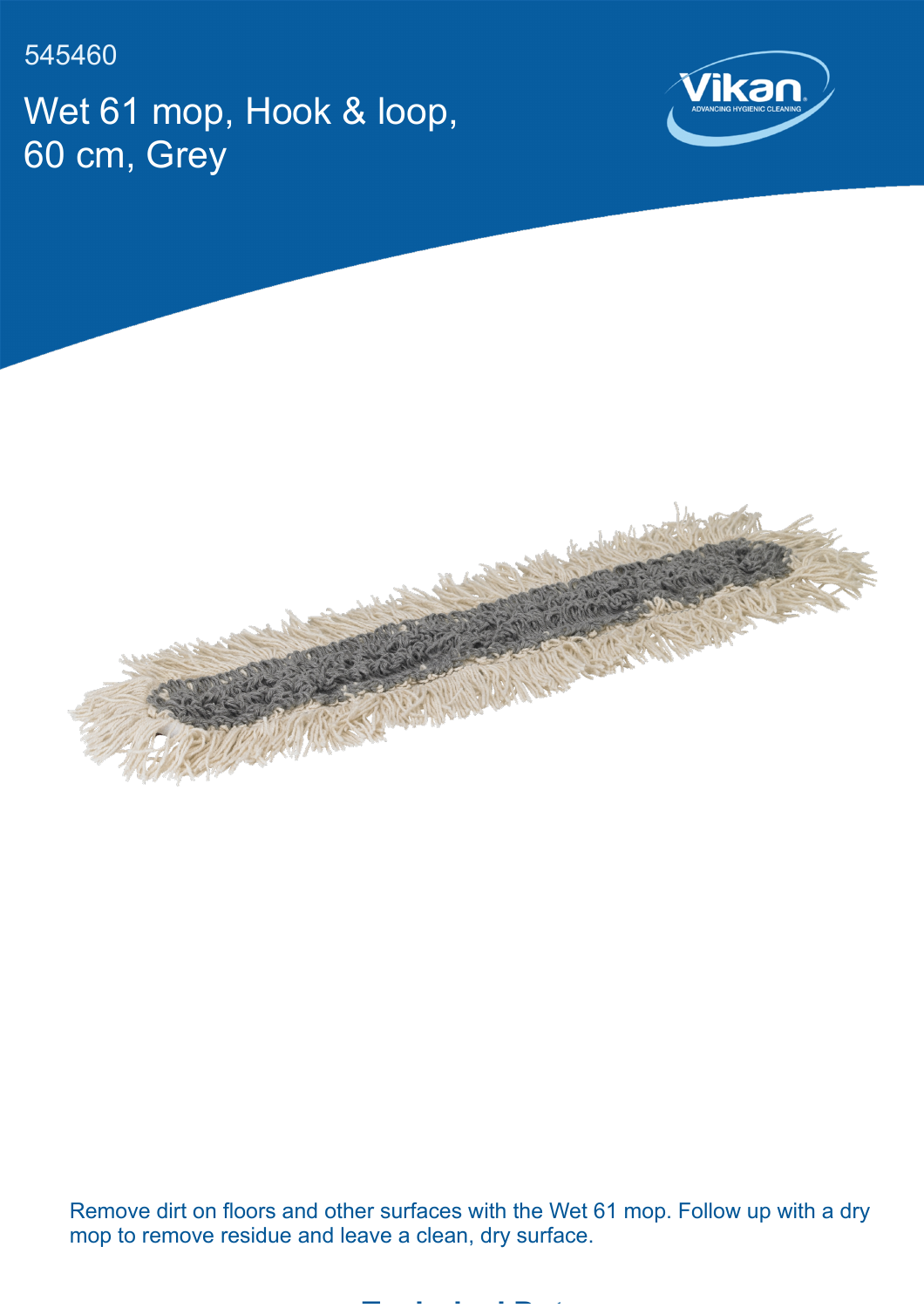## **Technical Data**

| <b>Item Number</b>                                                  | 545460                                                       |
|---------------------------------------------------------------------|--------------------------------------------------------------|
| <b>System Size</b>                                                  | 60 cm                                                        |
| <b>Material</b>                                                     | 45% Polyester<br>100% Polyester<br>40% Cotton<br>15% Viscose |
| Complies with (EC) 1935/2004 on food contact materials <sup>1</sup> | <b>No</b>                                                    |
| FDA compliant raw material (CFR 21)                                 | <b>No</b>                                                    |
| <b>Box Quantity</b>                                                 | 5 Pcs.                                                       |
| Quantity per Pallet (80 x 120 x 200 cm)                             | 750 Pcs.                                                     |
| <b>Quantity Per Layer (Pallet)</b>                                  | 150 Pcs.                                                     |
| <b>Box Length</b>                                                   | 700 mm                                                       |
| <b>Box Width</b>                                                    | 150 mm                                                       |
| <b>Box Height</b>                                                   | <b>70 mm</b>                                                 |
| <b>Length/Depth</b>                                                 | 640 mm                                                       |
| <b>Width</b>                                                        | 105 mm                                                       |
| <b>Height</b>                                                       | $5 \, \text{mm}$                                             |
| <b>Net Weight</b>                                                   | $0,15$ kg                                                    |
| <b>Weight cardboard</b>                                             | $0,01$ kg                                                    |
| <b>Tare total</b>                                                   | $0,01$ kg                                                    |
| <b>Gross Weight</b>                                                 | $0,16$ kg                                                    |
| <b>Cubik metre</b>                                                  | 0,000336 M3                                                  |
| <b>Max. drying temperature</b>                                      | 55 °C                                                        |
| <b>Max. Machinewashing Temperature</b>                              | 95 °Celsius                                                  |
| <b>Recommended sterilisation temperature (Autoclave)</b>            | 95 °C                                                        |
| <b>GTIN-13 Number</b>                                               | 5705025454603                                                |
| <b>GTIN-14 Number (Box quantity)</b>                                | 15705025454600                                               |
| <b>Customs Tariff No.</b>                                           | 96039010                                                     |
| <b>Country of origin</b>                                            | <b>Estonia</b>                                               |

Wash the products as soon as possible after use - to reduce the risk that dirt becomes ingrained with stains and odors as result.

First wash should be done at minimum 60 ° C and separately to avoid staining

Wash cloths and mops of various types separately, to avoid contaminating each other with lint.

Pre-rinse in cold water with frequent water change, no added chemicals - in order to remove any chemicals that can have been used for cleaning and may interfere with or cause a negative impact on the fabric at higher temperatures in the washing process

Use wet or dry